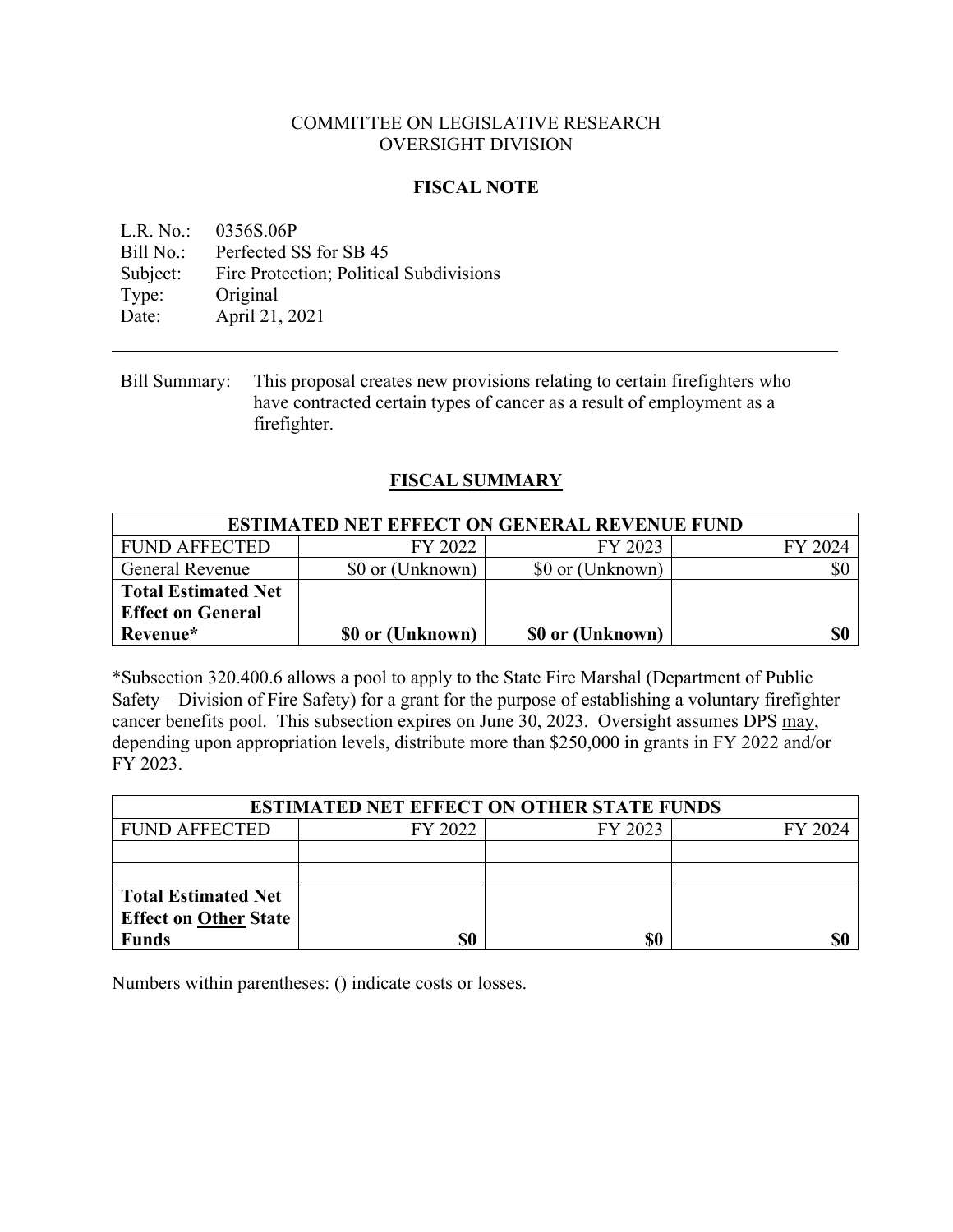| <b>ESTIMATED NET EFFECT ON FEDERAL FUNDS</b> |         |         |         |  |
|----------------------------------------------|---------|---------|---------|--|
| <b>FUND AFFECTED</b>                         | FY 2022 | FY 2023 | FY 2024 |  |
|                                              |         |         |         |  |
|                                              |         |         |         |  |
| <b>Total Estimated Net</b>                   |         |         |         |  |
| <b>Effect on All Federal</b>                 |         |         |         |  |
| <b>Funds</b>                                 | \$0     | \$0     | \$0     |  |

| <b>ESTIMATED NET EFFECT ON FULL TIME EQUIVALENT (FTE)</b> |         |         |         |  |
|-----------------------------------------------------------|---------|---------|---------|--|
| <b>FUND AFFECTED</b>                                      | FY 2022 | FY 2023 | FY 2024 |  |
|                                                           |         |         |         |  |
|                                                           |         |         |         |  |
| <b>Total Estimated Net</b>                                |         |         |         |  |
| <b>Effect on FTE</b>                                      |         |         |         |  |

☒ Estimated Net Effect (expenditures or reduced revenues) expected to exceed \$250,000 in any of the three fiscal years after implementation of the act or at full implementation of the act.

□ Estimated Net Effect (savings or increased revenues) expected to exceed \$250,000 in any of the three fiscal years after implementation of the act or at full implementation of the act.

| <b>ESTIMATED NET EFFECT ON LOCAL FUNDS</b> |                   |                   |                  |
|--------------------------------------------|-------------------|-------------------|------------------|
| <b>FUND AFFECTED</b>                       | FY 2022           | FY 2023           | FY 2024          |
|                                            |                   |                   |                  |
|                                            | \$0 or Unknown to | \$0 or Unknown to |                  |
| <b>Local Government</b>                    | (Unknown)         | (Unknown)         | \$0 or (Unknown) |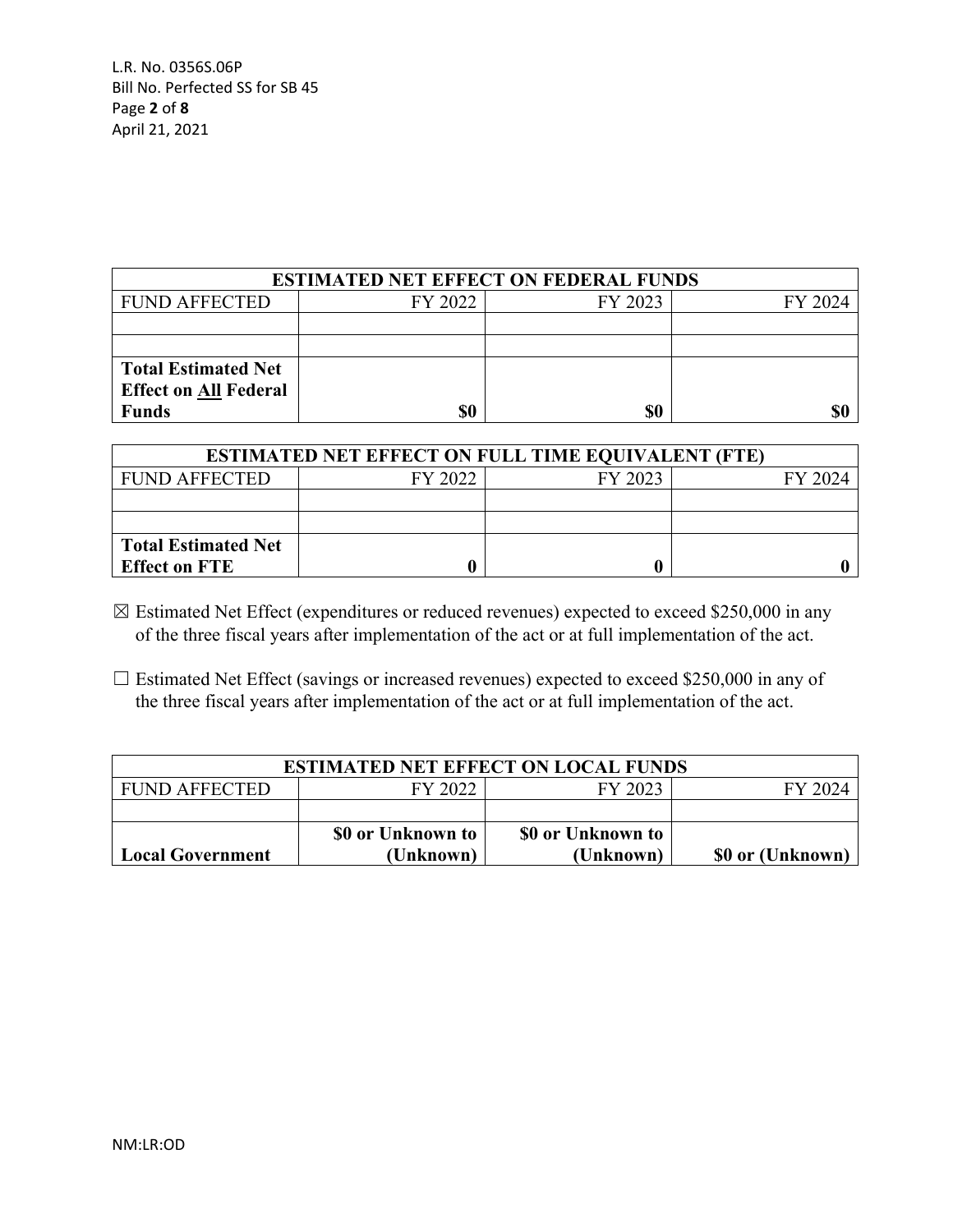L.R. No. 0356S.06P Bill No. Perfected SS for SB 45 Page **3** of **8** April 21, 2021

## **FISCAL ANALYSIS**

#### ASSUMPTION

**Oversight** was unable to receive some of the agency responses in a timely manner due to the short fiscal note request time. Oversight has presented this fiscal note on the best current information that we have or on prior year information regarding a similar bill. Upon the receipt of agency responses, Oversight will review to determine if an updated fiscal note should be prepared and seek the necessary approval to publish a new fiscal note.

#### *§320.400 – Firefighters who have contracted certain types of cancer*

In response to a previous version, officials from the **City of Kansas City** assumed the legislation could have a negative fiscal impact on Kansas City if it leads to an increase of workers' compensation claims. There is a concern in §320.400.02(12) which states that the employer's policies and benefits will treat a cancer diagnosis as on-the-job but that will not affect a workers' compensation determination. The city notes this section of the proposal to be contradictory.

In response to a previous version, officials at the **City of Springfield** estimated the bill will impose additional costs of at least \$1,000,000 per year, although based on the language of the bill, the City cannot make a firm determination. Further, it is not clear how the proposed fund will interact with a political subdivision's insurers.

**Oversight** contacted the City of Springfield regarding the additional costs in their response. These costs do not relate to workers' compensation claims and the city has also revised their response from \$1,000,000 to \$500,000 in costs per year. This cost would occur should the city participate in a pool.

**Oversight** assumes this proposal creates new provisions relating to certain firefighters who have contracted certain types of cancer as a result of employment as a firefighter and allows local political subdivisions to set up a voluntary firefighter cancer benefits pools to make contributions into. A board of trustees (board) will oversee the administration of the pool. Oversight assumes actions by the board could result in unknown costs to local political subdivisions. Oversight assumes the local political subdivision would only establish a pool to benefit certain firefighters and the proposal could be absorbed within their current appropriations. Therefore, Oversight will assume a negative fiscal impact to local political subdivisions and will range the fiscal impact from \$0 (no trust established – bill is permissive) to an unknown cost (contributions into and administration of pool).

In response to a previous version, officials from the **Attorney General's Office** assumed the proposal will have no fiscal impact on their organization. **Oversight** does not have any information to the contrary. Therefore, Oversight will reflect a zero impact in the fiscal note.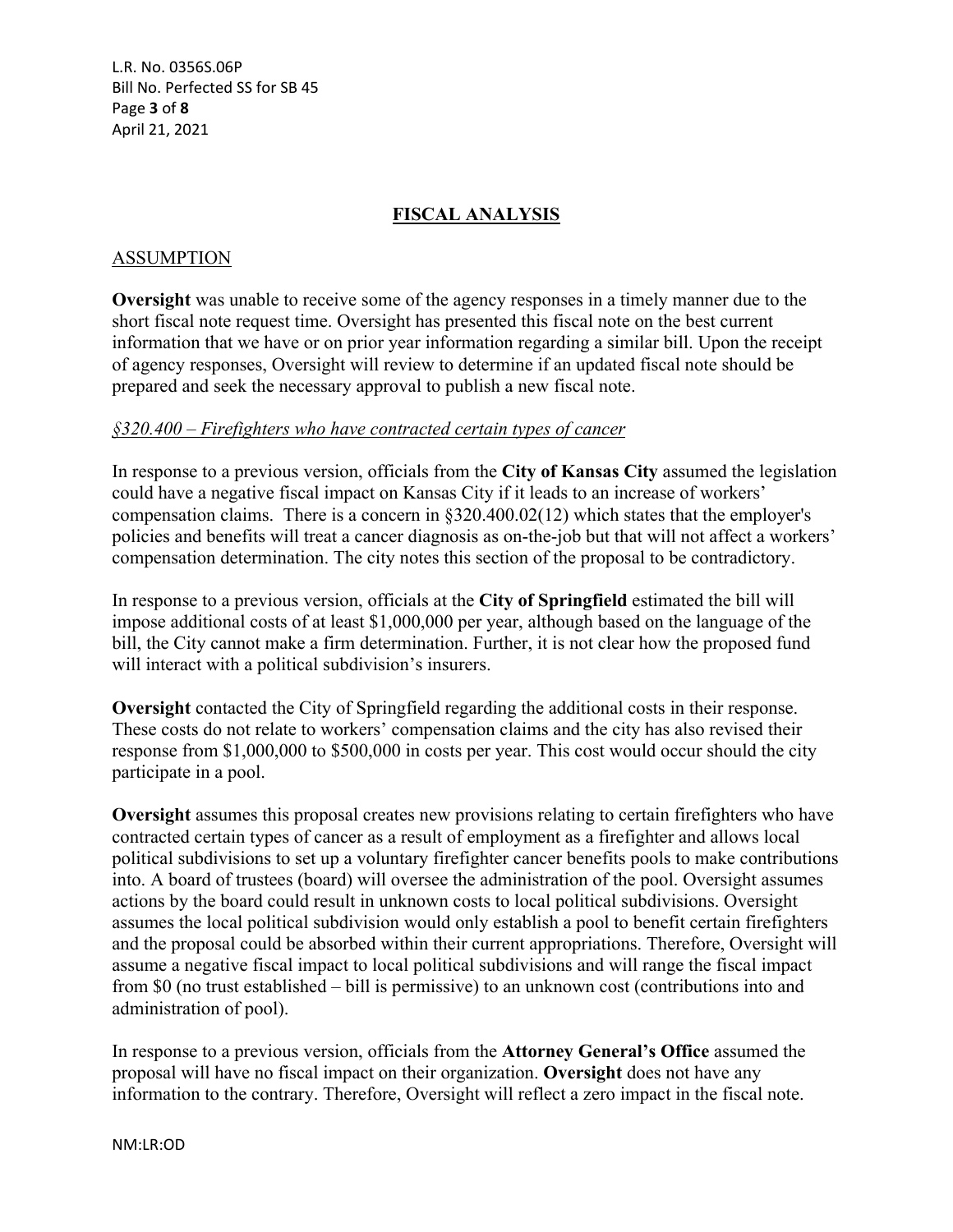L.R. No. 0356S.06P Bill No. Perfected SS for SB 45 Page **4** of **8** April 21, 2021

In response to similar legislation from this year, HB 760, officials from the **Department of Labor and Industrial Relations** assumed the proposal will have no fiscal impact on their organization. **Oversight** does not have any information to the contrary. Therefore, Oversight will reflect a zero impact in the fiscal note.

**Oversight** notes that according to subsection 6 of §320.400, the State Fire Marshall may set up a grant for the purpose of establishing a voluntary firefighter cancer benefits pool. This would be subject to appropriations by the General Assembly and the State Fire Marshall would disburse grants to the trust upon receipts of applications. This subsection will expire on June 30, 2023. Oversight has reflected the potential cost of this grant in the fiscal impact chart below.

In response to a previous version, officials from the cities of **Ballwin**, **Bland**, **Corder**, and **O'Fallon** and the **Rolla Rural Fire Protection District** each assumed the proposal will have no fiscal impact on their organization. **Oversight** does not have any information to the contrary. Therefore, Oversight will reflect a zero impact in the fiscal note for these agencies.

**Oversight** only reflects the responses that we have received from state agencies and political subdivisions; however, other cities, counties and fire protection districts were requested to respond to this proposed legislation but did not. A general listing of political subdivisions included in our database is available upon request.

Officials from the **Department of Revenue**, the **Department of Health and Senior Services**, the **Department of Public Safety's Fire Safety** and the **Office of the State Treasurer** each assume the proposal will have no fiscal impact on their respective organizations. **Oversight** does not have any information to the contrary. Therefore, Oversight will reflect a zero impact in the fiscal note for these agencies.

Officials from the **Fruitland Area Fire Protection District** and the **City of Claycomo** each assume the proposal will have no fiscal impact on their respective organizations. **Oversight** does not have any information to the contrary. Therefore, Oversight will reflect a zero impact in the fiscal note for these agencies.

### Rule Promulgation

Officials from the **Joint Committee on Administrative Rules** assume this proposal is not anticipated to cause a fiscal impact beyond its current appropriation.

Officials from the **Office of the Secretary of State** notes many bills considered by the General Assembly include provisions allowing or requiring agencies to submit rules and regulations to implement the act. The Secretary of State's office is provided with core funding to handle a certain amount of normal activity resulting from each year's legislative session. The fiscal impact for this fiscal note to Secretary of State's office for Administrative Rules is less than \$5,000. The Secretary of State's office recognizes that this is a small amount and does not expect that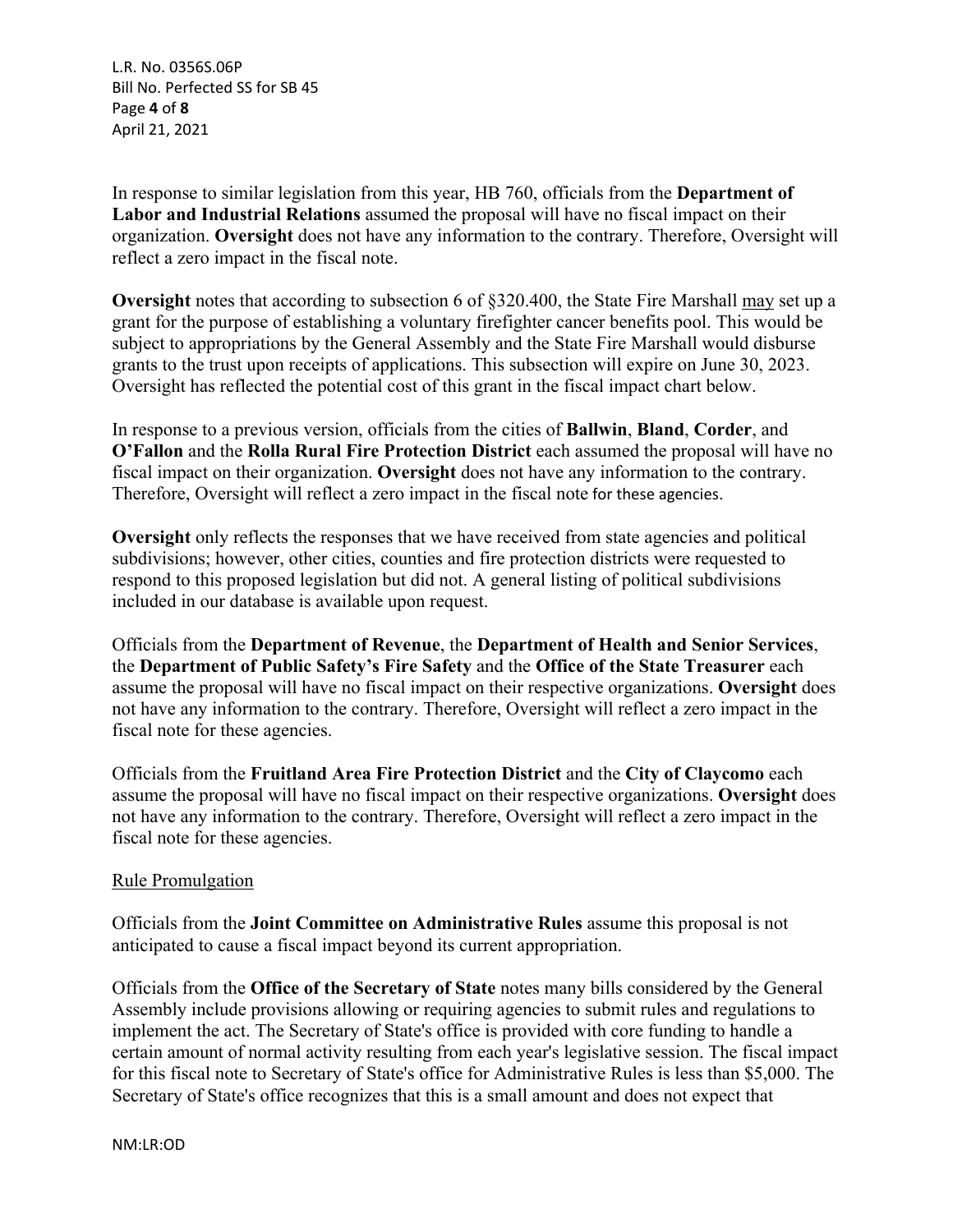L.R. No. 0356S.06P Bill No. Perfected SS for SB 45 Page **5** of **8** April 21, 2021

additional funding would be required to meet these costs. However, they also recognize that many such bills may be passed by the General Assembly in a given year and that collectively the costs may be in excess of what their office can sustain within their core budget. Therefore, they reserve the right to request funding for the cost of supporting administrative rules requirements should the need arise based on a review of the finally approved bills signed by the governor.

**Oversight** assumes the SOS could absorb the costs of printing and distributing regulations related to this proposal. If multiple bills pass which require the printing and distribution of regulations at substantial costs, the SOS could request funding through the appropriation process.

| FISCAL IMPACT-             | FY 2022            | FY 2023      | FY 2024    |
|----------------------------|--------------------|--------------|------------|
| <b>State Government</b>    | $(10 \text{ Mo.})$ |              |            |
|                            |                    |              |            |
| <b>GENERAL REVENUE</b>     |                    |              |            |
|                            |                    |              |            |
| $Transfer Out - potential$ |                    |              |            |
| appropriation of funds     |                    |              |            |
| to DPS/DFS to set up a     |                    |              |            |
| grant to establish a       | \$0 or             |              |            |
| voluntary firefighter      | (Unknown)          | \$0 or       | \$0        |
| cancer benefits pools      |                    | (Unknown)    |            |
| $(\$320.400)$              |                    |              |            |
|                            |                    |              |            |
| <b>ESTIMATED NET</b>       |                    |              |            |
| <b>EFFECT ON</b>           | \$0 or             | <u>SO or</u> |            |
| <b>GENERAL REVENUE</b>     | <u>(Unknown)</u>   | (Unknown)    | <u>\$0</u> |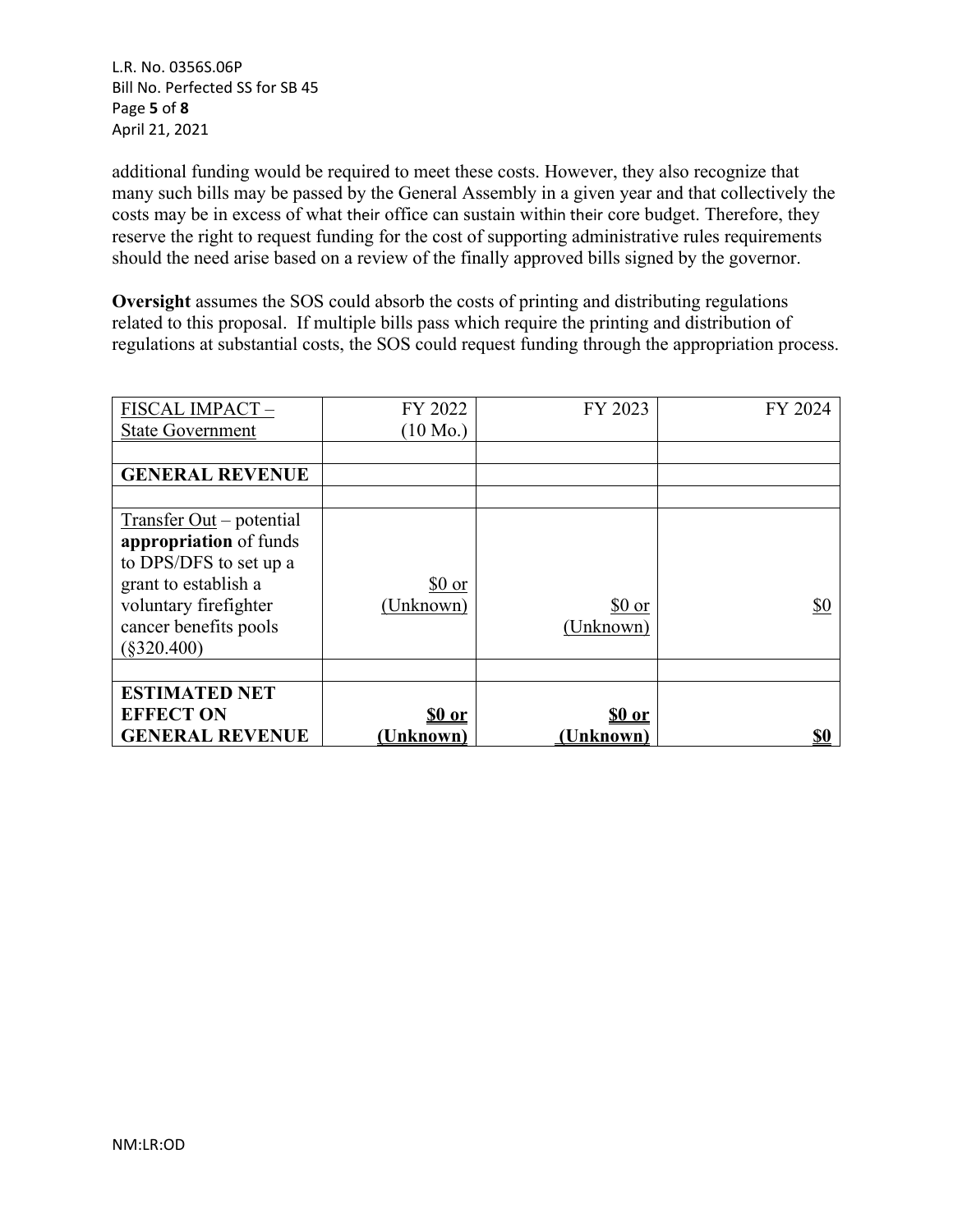L.R. No. 0356S.06P Bill No. Perfected SS for SB 45 Page **6** of **8** April 21, 2021

| FISCAL IMPACT-                                      | FY 2022            | FY 2023           | FY 2024                 |
|-----------------------------------------------------|--------------------|-------------------|-------------------------|
| Local Government                                    | $(10 \text{ Mo.})$ |                   |                         |
|                                                     |                    |                   |                         |
| <b>LOCAL FIRE</b>                                   |                    |                   |                         |
| <b>DEPARTMENT</b>                                   |                    |                   |                         |
| <b>FUNDS</b>                                        |                    |                   |                         |
|                                                     |                    |                   |                         |
| $Transfer In- grants$                               |                    |                   |                         |
| received for a voluntary                            |                    |                   |                         |
| firefighter cancer                                  |                    |                   |                         |
| benefits pool fund                                  | \$0 or Unknown     | \$0 or Unknown    | \$0                     |
| $(\$320.400)$                                       |                    |                   |                         |
|                                                     |                    |                   |                         |
| $\frac{\text{Costs}}{\text{max}}$ – may establish a |                    |                   |                         |
| pool to benefit certain                             |                    |                   |                         |
| firefighters who have                               | \$0 or (Unknown)   | \$0 or (Unknown)  | \$0 or (Unknown)        |
| certain types of cancer                             |                    |                   |                         |
| $(\$320.400)$                                       |                    |                   |                         |
|                                                     |                    |                   |                         |
| $\frac{Costs}{ } -$ disbursement of                 |                    |                   |                         |
| funds $(\S 320.400)$                                | \$0 or (Unknown)   | \$0 or (Unknown)  | \$0 or (Unknown)        |
|                                                     |                    |                   |                         |
| <b>ESTIMATED NET</b>                                |                    |                   |                         |
| <b>EFFECT ON LOCAL</b>                              |                    |                   |                         |
| <b>FIRE</b>                                         | \$0 or Unknown to  | \$0 or Unknown to |                         |
| <b>DEPARTMENTS</b>                                  | (Unknown)          | (Unknown)         | <b>\$0 or (Unknown)</b> |

# FISCAL IMPACT – Small Business

No direct fiscal impact to small businesses would be expected as a result of this proposal.

# FISCAL DESCRIPTION

This act allows for the creation of a Voluntary Firefighter Cancer Benefits Pool by three or more political subdivisions. Under the act, any political subdivision may make contributions to a Voluntary Firefighter Cancer Benefits Pool. The board of trustees of any pool created for the purposes of this act is subject to the Sunshine Law. The pool is allowed to make payments to covered individuals based upon the type of cancer with which the covered individual was diagnosed.

Benefits may be reduced by 25% if the covered individual used a tobacco product within the 5 years immediately preceding the cancer diagnosis.

NM:LR:OD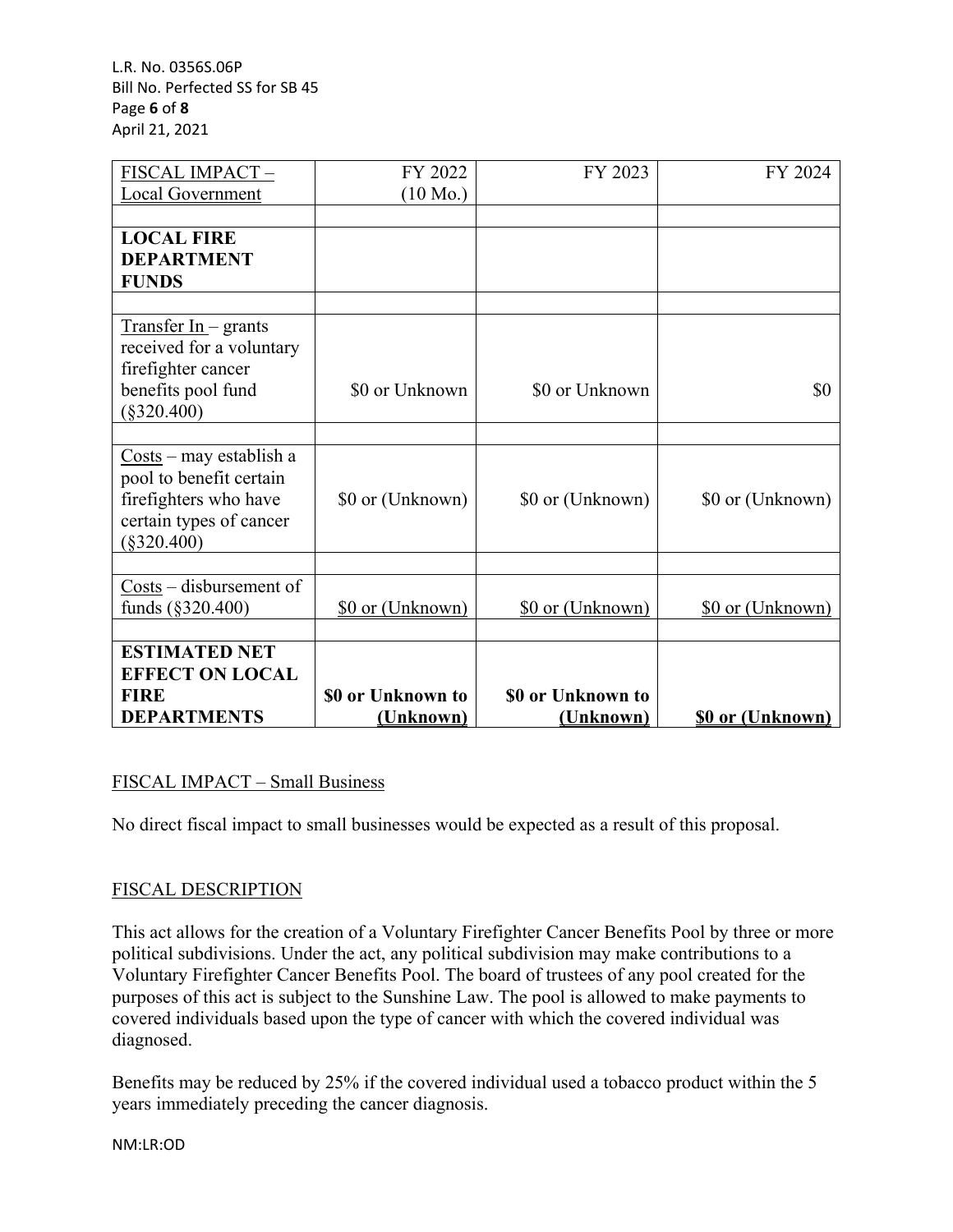L.R. No. 0356S.06P Bill No. Perfected SS for SB 45 Page **7** of **8** April 21, 2021

If any individual that receives benefits under this act thereafter receives workers' compensation benefits for the same injury, then the workers' compensation benefits or death benefits shall be reduced 100% by any benefits received from the pool under this act.

Furthermore, the employer in any workers' compensation claim shall be subrogated to the right of the employee or to the dependent or domestic partner to receive benefits from the pool and such employer may recover any amounts which such employee or the dependent or domestic partner would have been entitled to recover from the pool under this act. Any receipt of benefits from the pool under this act shall be treated as an advance payment by the employer, on account of any future installments of workers' compensation benefits.

Any pool created for the purposes of this act may accept or apply for grants or donations from any private or public source. Furthermore, any such pool may apply for grants from the state fire marshal. This provision expires June 30, 2023.

The act also amends a provision of law relating to disbursement of grants to volunteer fire protection association workers' compensation insurance premiums for volunteer firefighters. Current law requires the State Fire Marshal to disburse such grants to any applying association. This act permits such disbursement.

This legislation is not federally mandated, would not duplicate any other program and would not require additional capital improvements or rental space.

### SOURCES OF INFORMATION

City of Kansas City City of Springfield Joint Committee on Administrative Rules Office of the Secretary of State Department of Health and Senior Services Department of Public Safety - Fire Safety Department of Labor and Industrial Relations Department of Revenue Attorney General's Office City of Ballwin City of Corder City of O'Fallon City of Bland City of Claycomo Rolla Rural Fire Protection District Office of the State Treasurer Fruitland Area Fire Protection District